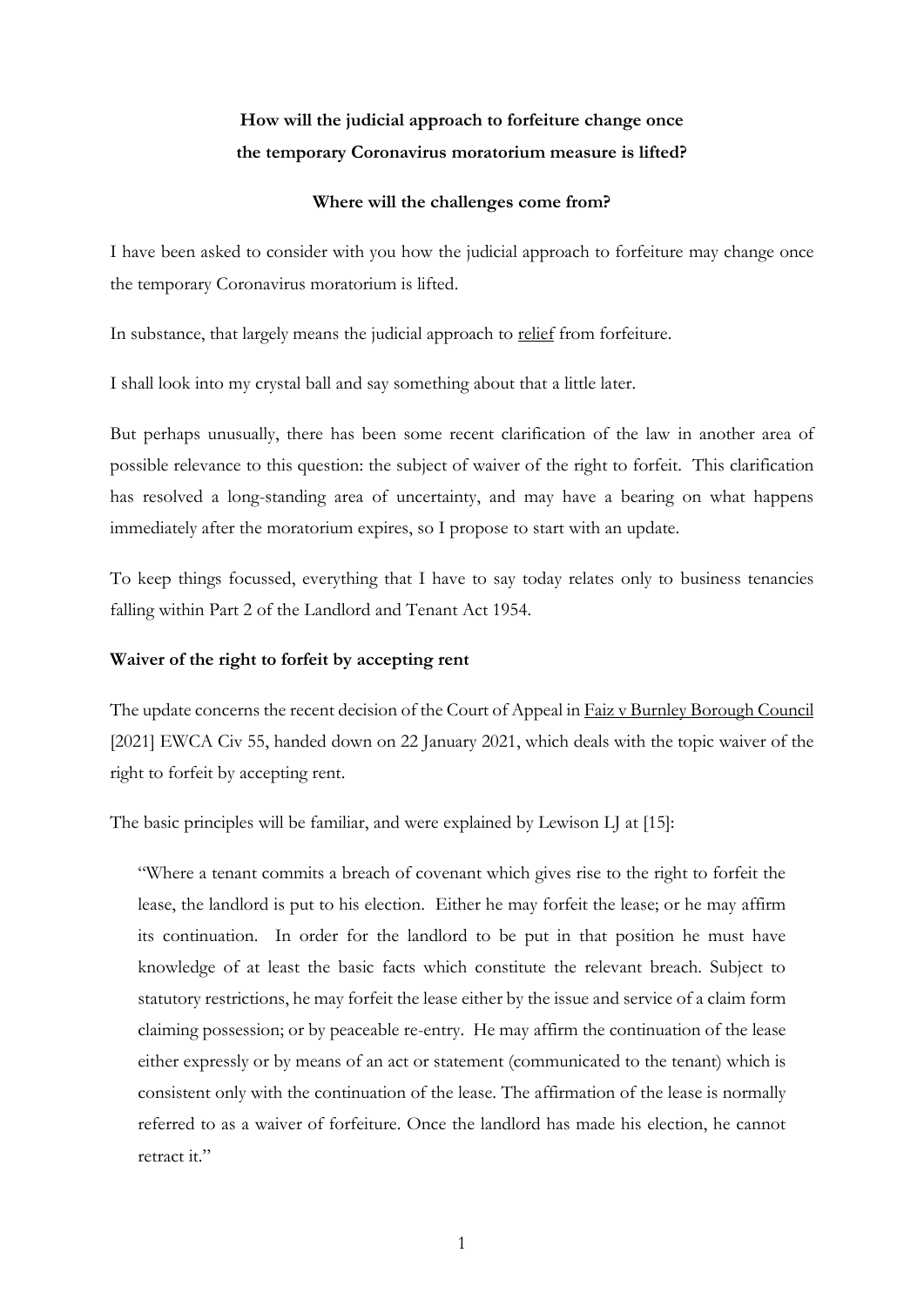Whenever the tenant commits a breach of covenant, this gives rise to a risk for the landlord that it will waive the right to forfeit without intending to. The greatest risk is where the landlord knows about a breach when rent falls due. If the landlord accepts payment of that rent, that will waive the right to forfeit, save in exceptional circumstances<sup>1</sup>. The same is probably true if the landlord simply demands payment of the rent.

I can illustrate this situation with a simple timeline:



The reasoning that underpins this is that the landlord is choosing to treat the lease as continuing when the rent falls due, despite the breach, rather than to exercise its right to forfeit for the breach. A claim for later rent is consistent only with the continuation of the lease. Other actions by the landlord may also lead to a waiver (including accepting payments of things which are not rent), but in those other situations, the court will consider all the circumstances before deciding whether what has been done counts as an unequivocal recognition of the tenancy by the landlord.

The position is different if the breach happens after the rent falls due:



The reason for this is that, even if the landlord knows about the breach, accepting that rent does no more than to recognise that the lease was on foot when the rent fell due: i.e. before the breach too place. That does not make any difference to the right to forfeit for that later breach.

But those simple timelines mask a number of complications. I want to mention just two.

The first concerns statutory barriers to forfeiture: most obviously, here, the effect of LPA 1925 s.146, if it applies. As you will know, this provides that a right to forfeit "shall not be enforceable" until its requirements have been satisfied.

<sup>1</sup> One possibility may be where the tenant pays the rent directly into the landlord's bank account, and the landlord returns the payment as soon as it can.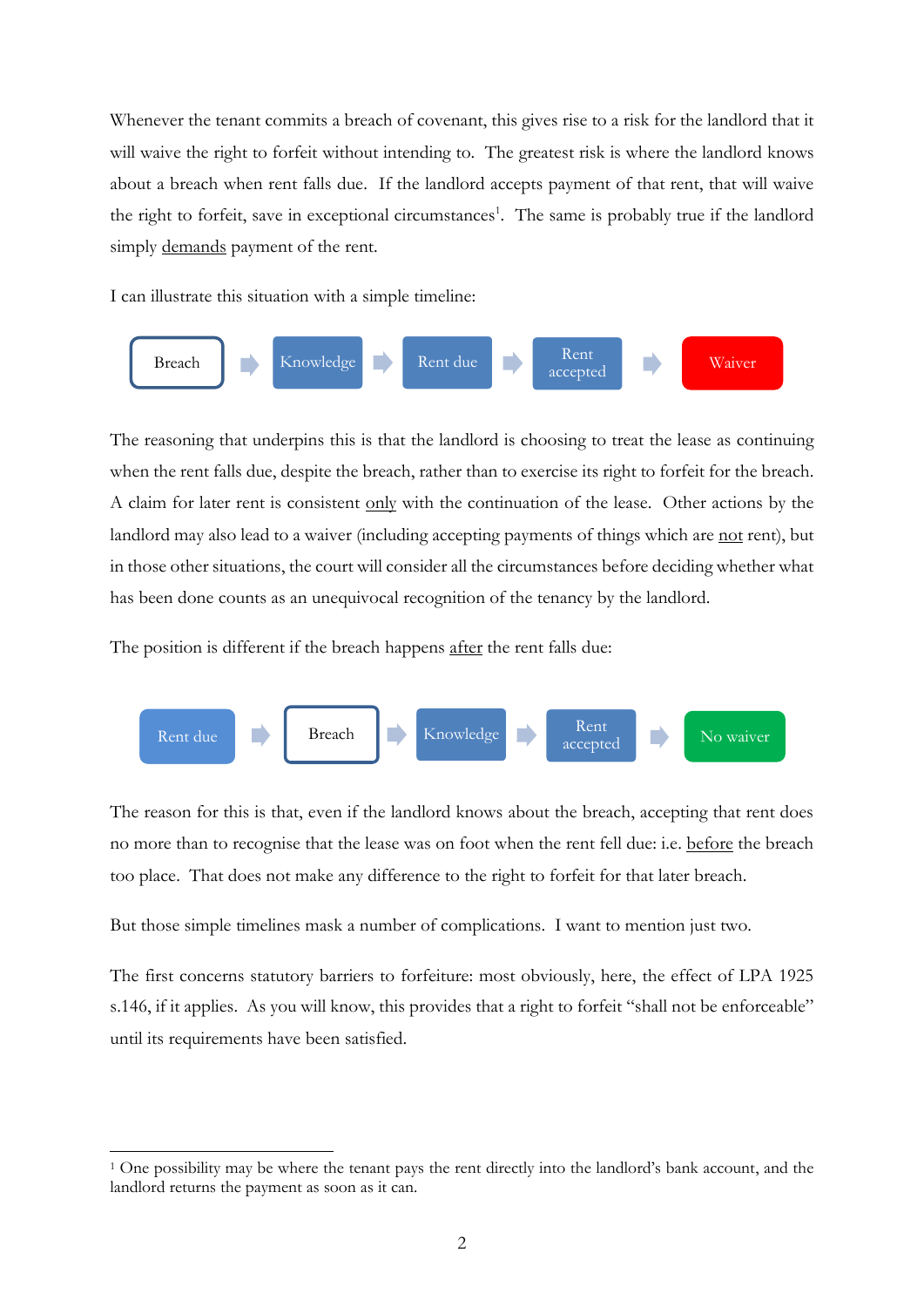There is strong textbook support for saying that there can be no waiver until the requirements of s.146 have been satisfied<sup>2</sup>. If that is right, then then the timelines above would look different, perhaps like this (in the case of a once-and-for-all breach<sup>3</sup>):



You will see from those timelines that, if this is right, rent can be accepted without risk if a s.146 notice has not yet been served (second timeline); and if the breach is a remediable one, rent can be accepted without risk until expiry of the time given in the s.146 notice to remedy that breach.

Despite that textbook support, there is no definitive decision on this<sup>4</sup>, and another recent case has reopened the debate.

The core question is: Can the landlord make an election as soon as the right to forfeit has arisen under the lease, or only after it has jumped over the statutory hurdles placed in its way before the right can be enforced?

That recent case is Stemp v 6 Ladbroke Gardens Management Ltd [2018] UKUT 375 (LC)<sup>5</sup>. This concerned to a long residential lease. The Upper Tribunal decided that a landlord can elect – and so can waive a right to forfeit for non-payment of rent - even before complying with the statutory requirements for forfeiture, and suggested that the position would be the same in relation to s.146 (with the exception, it was suggested, of remediable breaches, in which case the s.146 notice must first expire). If this case is right, then my original timelines are the right ones for an irremediable breach.

The point did not arise for decision in Faiz (although Lewison LJ illustrated his decision by giving an example at [28] which took no account of the timing of a s.146 notice).

<sup>2</sup> Woodfall para.17.098.1 (but see the next footnote); Hill and Redman para.A[4832].

<sup>&</sup>lt;sup>3</sup> The landlord will be in a stronger position still if the breach is a continuing one.

<sup>4</sup> Both Woodfall and Hill & Redman arguably draw too much from the disrepair cases which they cite.

<sup>5</sup> See, especially, [71]-[73]. This has led to an inconsistency in Woodfall between paras.17.098.1 (above) and 17.092 (where Stemp is cited as good law, including in relation to s.146). The decision is criticised in Hill & Redman at para.A[4832].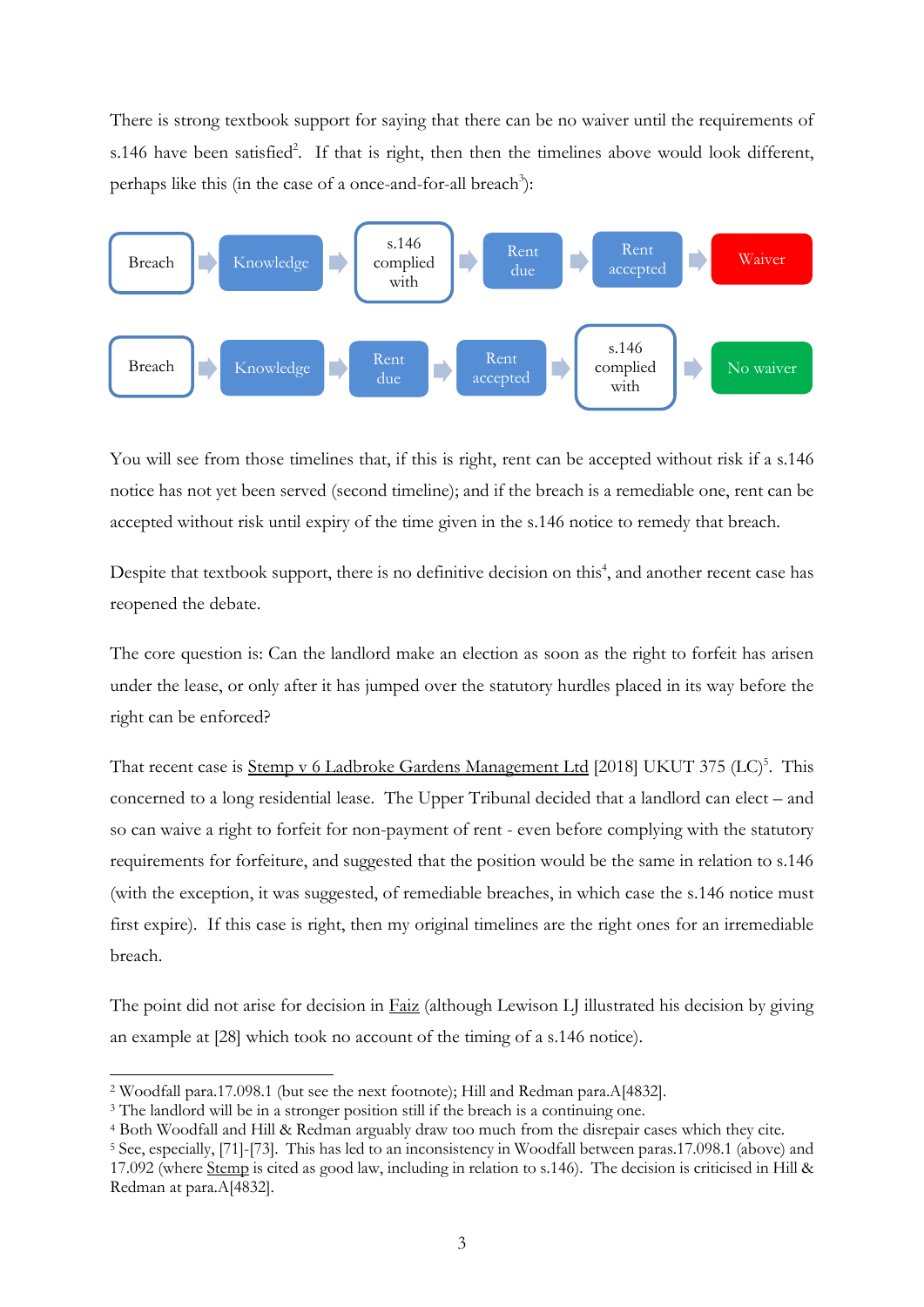The second complication I want to consider can be seen from the facts in Faiz itself, which are not complicated.

The tenant was obliged to pay insurance rent within 7 days of demand. In breach of covenant, the tenant sub-let the café. The timeline was as follows:

| Insurance rent demand:       | 26 September 2019     | (for the period from 1 April 2019 to expiry |
|------------------------------|-----------------------|---------------------------------------------|
|                              |                       | of the tenancy on 25 February 2020)         |
| Insurance rent due:          | 2 October 2019        |                                             |
| Sub-tenancy:                 | c. early October 2019 |                                             |
| Council told of sub-tenancy: | 18 October 2019       |                                             |
| Council served s.146 notice: | 30 October 2019       | (relying on the unlawful sub-letting)       |
| Revised insurance demand:    | 4 November 2019       | (for 1 April to 18 October 2019; stating it |
|                              |                       | was due on that date)                       |
| Insurance rent paid:         | 11 November 2019      | (for the reduced amount demanded)           |
| Peaceable re-entry:          | 22 November 2019      |                                             |

The tenant argued that the Council knew about the unlawful sub-letting on 18 October, and so when it demanded insurance rent on 4 November, or when it received payment of it on 11 November, it the Council waived its right to forfeit for that breach.

This is far from a unique case: I have come across this situation quite a few times over the last 25 years or so, and differing views were expressed on the issue in the Court of Appeal in 2008 (Osibanjo v Seahive Investments Ltd [2008] EWCA Civ 1282).

Putting the facts into a simple timeline, they look like this:



The landlord does not know about the breach when the rent fell due, but it does know about it when it accepts the rent. Does the landlord waive its right to forfeit for the breach by accepting the rent?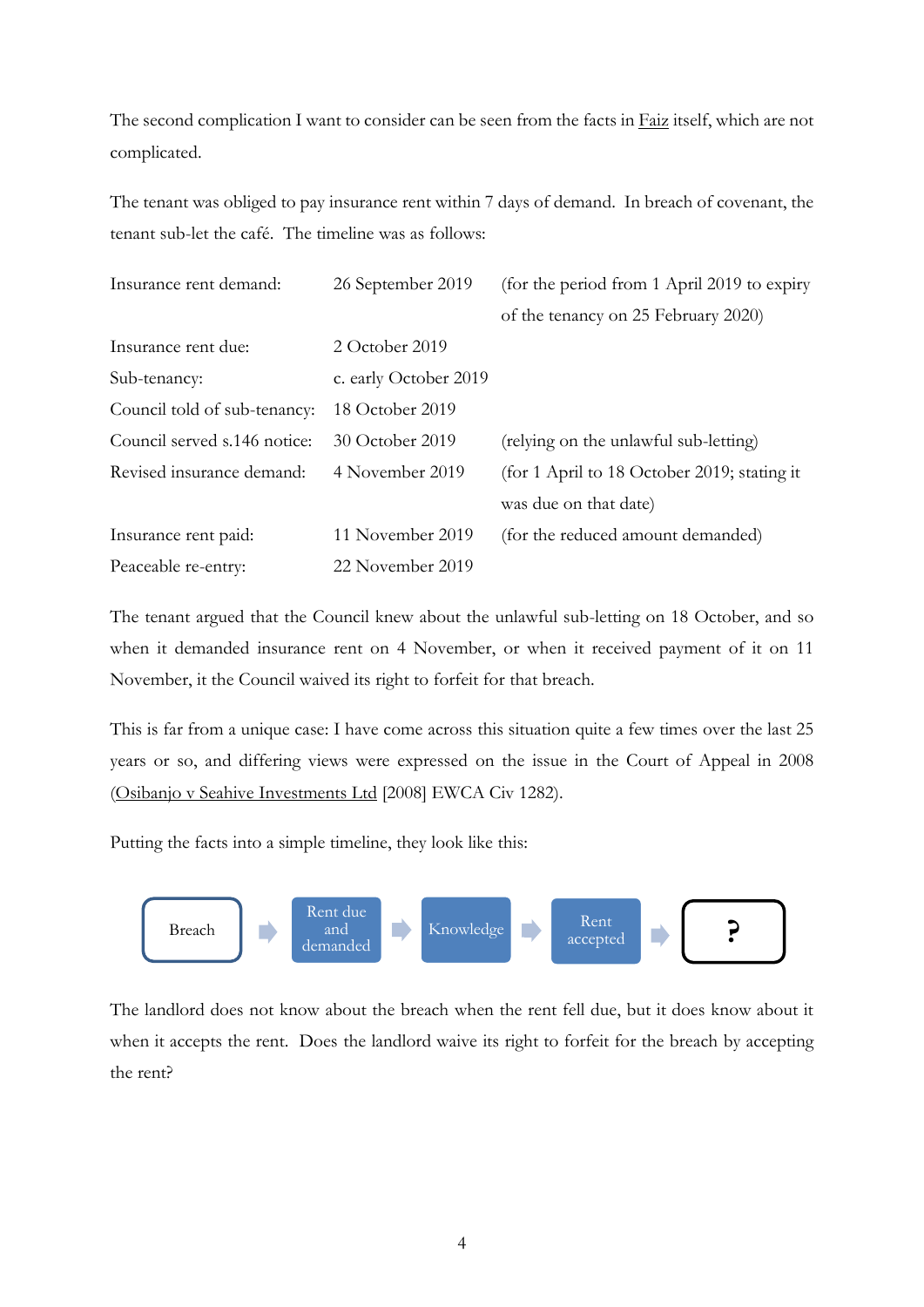Court of Appeal: Yes.



Lewison LJ decided that, in principle, while the landlord cannot waive its right to forfeit for a breach until it knows about it, once it does know about it, what matters is whether the rent in question fell due before or after the breach.

While this now settles this issue at Court of Appeal level, it could be a real trap for an unwary landlord. A prudent landlord's processes must now ensure that as soon as a breach comes to its attention, there a stop is placed on both demands for rent and the acceptance of rent until the date of the breach has been checked against the date when the rent fell due; and this needs to cover the situation where arrears have been building up over time, and a landlord becomes aware of a breach that happened some time ago.

On the more positive side for landlords, the court went on to consider what knowledge a landlord needs to have about the timing of the breach.

There are plenty of cases in which the landlord will not be sure when a breach was committed, and Lewison LJ has now clarified that:

"the landlord must know not only that the sub-letting has taken place, but also that the rent demanded or accepted accrued due after the date of the breach."

Because the burden of establishing waiver lies on the tenant, the burden is on the tenant to prove that the breach took place before the rent in question fell due.

On the facts of Faiz, this helped the Council to escape waiver, because the evidence about when the breach happened was unclear. It could have happened after 2 October 2019: i.e. after the insurance rent became due. You might be thinking the Council was rather lucky. You would be right.

## **Waiver and the moratorium**

So much for my update. What about the future?

Let me issue a few words of caution first of all about waivers and the expiry of the moratorium.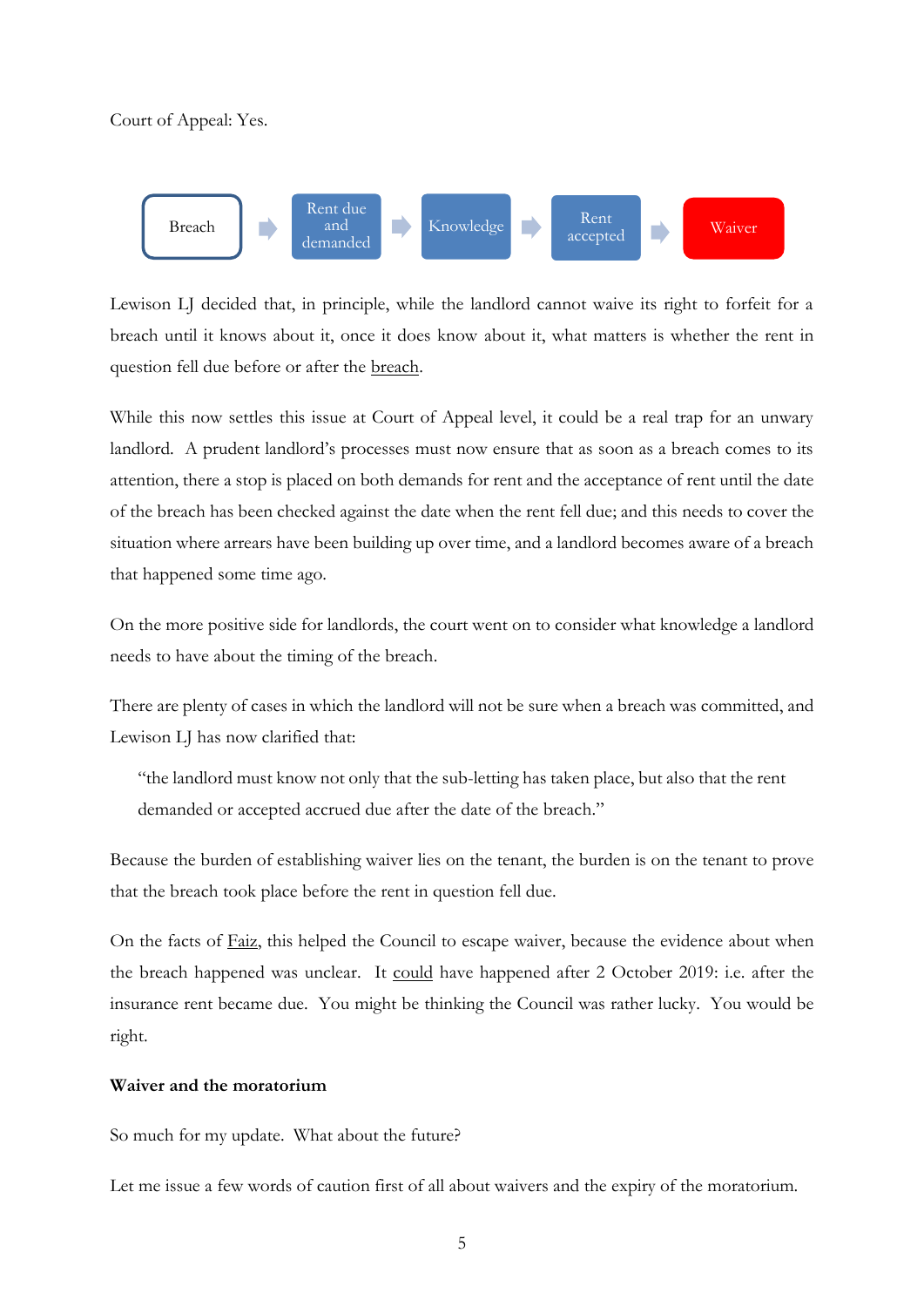Under s.82(2) of the Coronavirus Act 2020, "During the relevant period, no conduct by or on behalf of a landlord, other than giving an express waiver in writing, is to be regarded as waiving a right of re-entry or forfeiture, under a relevant business tenancy, for non-payment of rent".

Here, "rent" includes any sum a tenant is liable to pay under a relevant business tenancy (s.82(12)).

So, while the moratorium is in place, landlords will not inadvertently waive the right to forfeit for non-payment of those sums covered by the moratorium. Waiver can still take place of the right to forfeit for other breaches; and once the moratorium has come to an end, waiver of the right to forfeit will rear its head again in relation to non-payment by tenants during the moratorium period.

This means that landlords will need to think ahead, and potentially prepare their systems, particularly if they wish to take steps to forfeit for arrears that arose during the moratorium. As soon as the moratorium comes to an end, any acceptance of rent or other sums due under a lease may amount to a waiver of the right to forfeit for breaches committed during the moratorium, as may a demand for it. Other actions taken which depend on the lease still being on foot may also have the same effect. Payment arrangements during the moratorium may add a further layer of complication.

On the other side, well-advised tenants may seek to do two things, relying on the case of Thomas v Ken Thomas Ltd [2007] 1 EGLR 31.

First, they may seek to engineer a waiver by paying the first sum due by way of rent after the moratorium, making sure that they appropriate their payment to that rent .liability (thereby avoiding the landlord accepting it towards any arrears). That is what happened in the Ken Thomas case.

If that is achieved, then a second consequence may follow. Even if the tenant fails to pay rent due subsequently, the moratorium arrears may not have to be paid as a condition of obtaining relief from forfeiture for that subsequent non-payment: Ken Thomas (*obiter*). I suspect that this part of Neuberger LJ's judgment is not well known, but it may take on greater significance in the next couple of years.

#### **Future judicial approach to forfeiture?**

So what about the future judicial approach to forfeiture?

The first question is whether we are going to see new legislation which makes a difference to what are otherwise long-settled principles.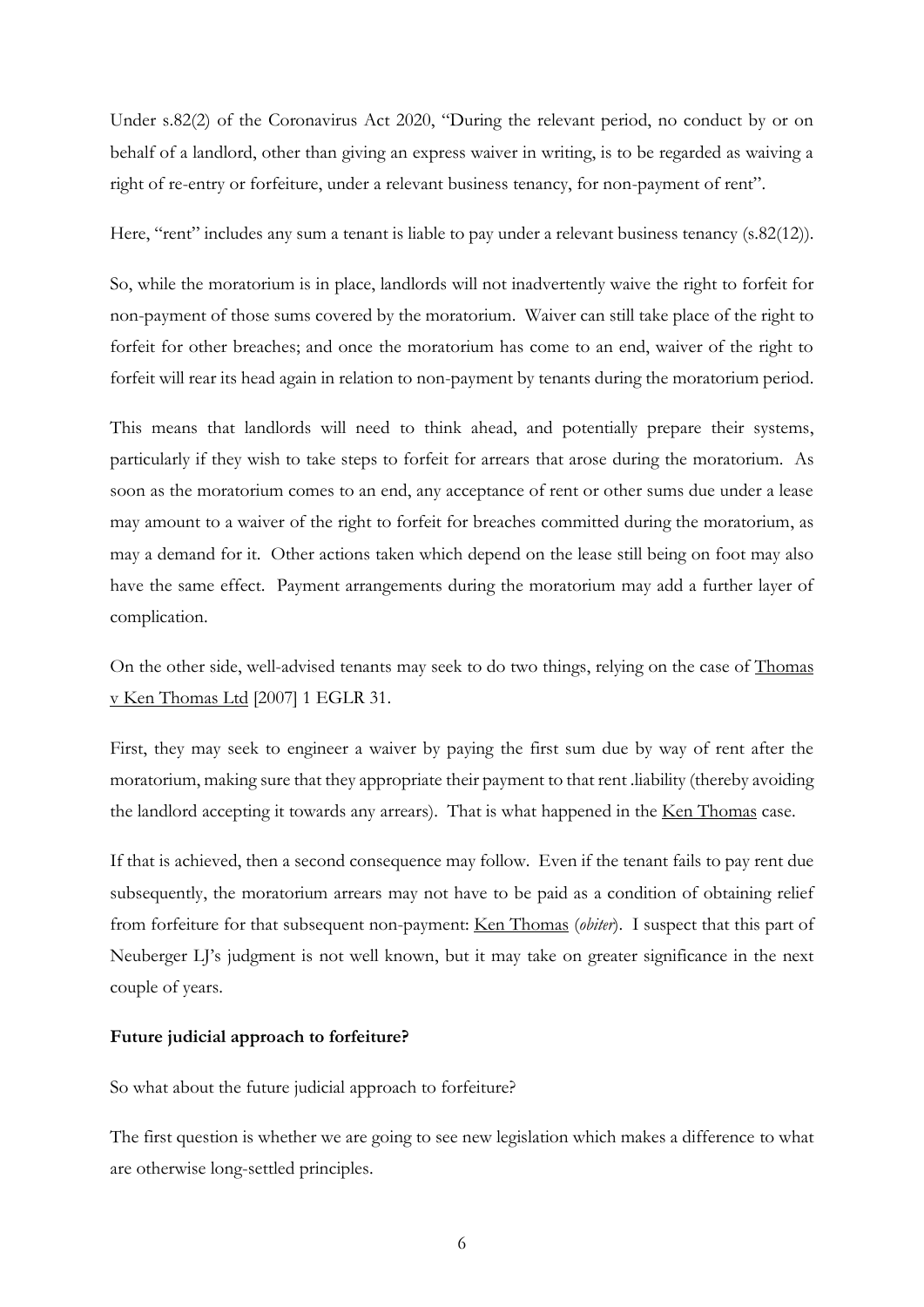That could be coming. The recent controversies concerning CVAs have already brought the law relating to commercial property and insolvency into the political arena. We know that residential property law reform is on the cards. A Government looking to transform and kickstart the economy might be willing to consider more fundamental reform of the law affecting commercial property.

At the end of last year (9 December 2020), the Government announced a review of what it described as the "outdated" commercial landlord and tenant legislation, "to address concerns that the current framework does not reflect the current economic conditions". This will apparently consider "how to enable better collaboration between commercial landlords and tenants and also how to improve the leasing process to ensure our high streets and town centres thrive as we recover from the pandemic and beyond."

The review "will consider a broad range of issues including the Landlord & Tenant Act 1954 Part II, different models of rent payment, and the impact of Coronavirus on the market."

The review was due to start this month: March 2021. As of today, 9 March, there has been no announcement. It is far from clear how wide-ranging this will be, or whether forfeiture will be included.

A Law Commission working party first suggested reform as long ago as 1968. The most recent attempt was in a Law Commission Report in 2006. That recommended a new statutory regime for dealing with the termination of tenancies following tenant default. In the Ministry of Justice's annual Reports on the Implementation of Law Commission Proposals, the Government has repeatedly promised to reach a conclusion on these proposals, along with several other property law proposals. Progress on some – but not forfeiture – in 2015 and 2016 was overtaken by Brexit. Might those proposals be looked at again?

Apparently, we should also expect further guidance soon which will "sit alongside the government's Code of Practice" published in June 2020<sup>6</sup>, "to encourage all parties to work together to protect viable businesses and ensure a swift economic recovery."

Without fresh legislation, there is little scope for judicial development of the principles, so what can we expect from the courts in the meantime?

<sup>6</sup> Code of Practice for Commercial Property Relationships During the COVID-19 Pandemic.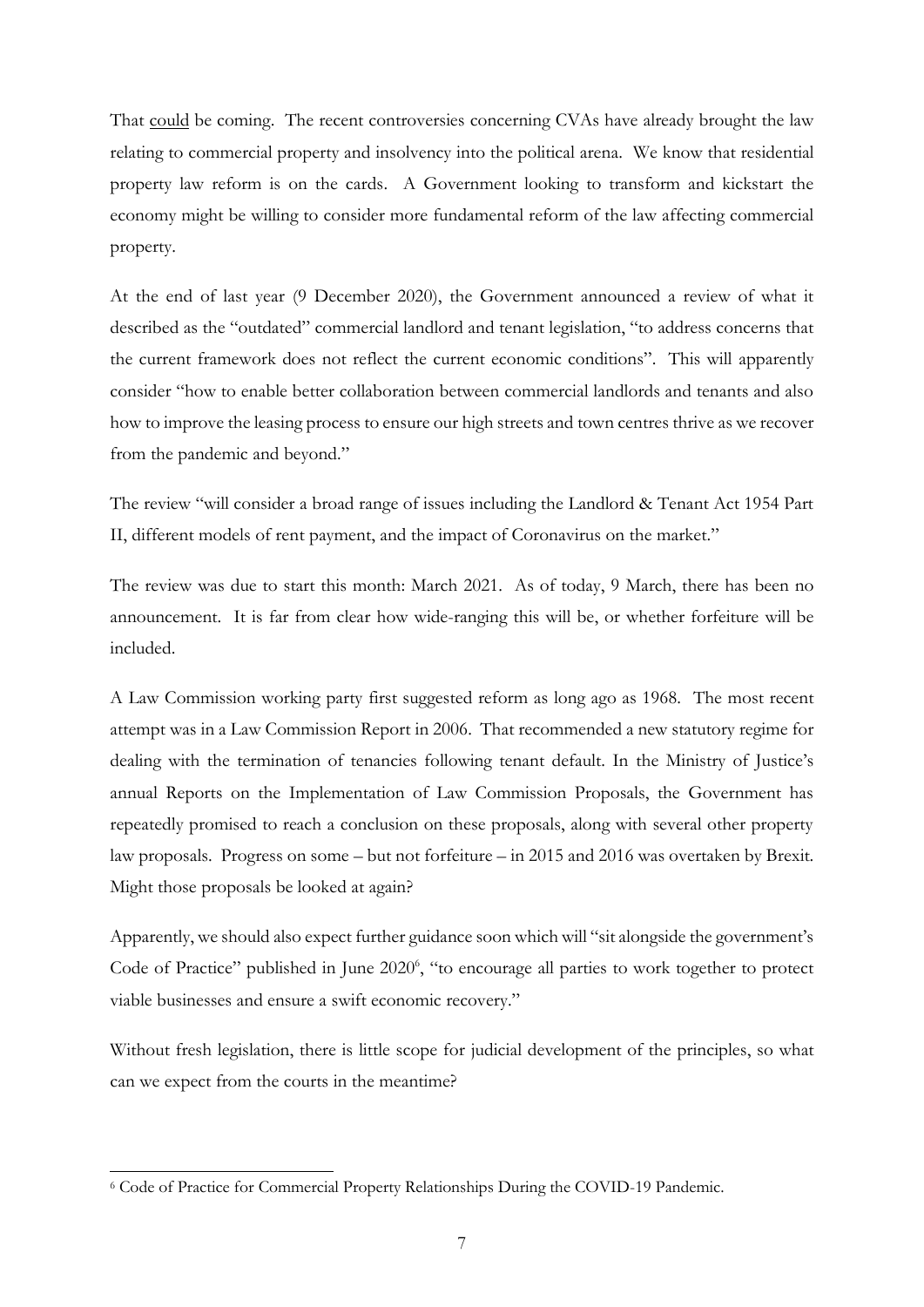I expect judges to continue to try to strike a fair balance between ensuring that landlords are paid what they are due, and allowing tenants a realistic chance of paying their arrears. The same applies to other duties owed by tenants. What the pandemic may have changed, though, at least for a while, is how and where judges decide to strike that balance. They do not apply the law in a vacuum, and are very well aware of the impact of the pandemic on both tenants and landlords alike.

Here are a few tentative suggestions:

- 1. There may be a greater focus on what arrears have to be paid as a condition of granting relief from forfeiture. Tenants may turn for assistance to Neuberger LJ's judgment in the Ken Thomas case, aiming to reduce the arrears that they have to pay as a condition of relief. Landlords may yet seek to challenge that decision.
- 2. Tenants in a precarious financial position may be allowed more of an opportunity to show that they can pay than they might previously have been given.
- 3. Judges may be more willing to allow tenants longer to pay, perhaps requiring them in return to pay in instalments over a fixed period. Relief is not complete until all conditions have been complied with, so this could lead to longer periods of uncertainty about tenants' true status, but that is a price that many tenants will be willing to pay in return for more time.
- 4. Procedural delays are likely to be with us for some time, and although they may give tenants further breathing space to sort out their finances, courts are likely to expect them tenants use that time wisely. We might yet see the courts use their procedural powers to try to help parties to resolve their differences while they wait in the queue for a hearing date.
- 5. We may find judges considering the finances of both landlords and tenants, in order to determine the fair terms to impose on the tenant.
- 6. The June 2020 Code of Practice, and other Government guidance, might finally have some practical significance, if judges look to this as setting a standard against which to assess the conduct of both landlords and tenants when deciding on what is a fair outcome.
- 7. Depending on how the economy performs, we may find tenants asking more often for extensions of time, in both rent and non-rent cases, and judges more willing to grant this.